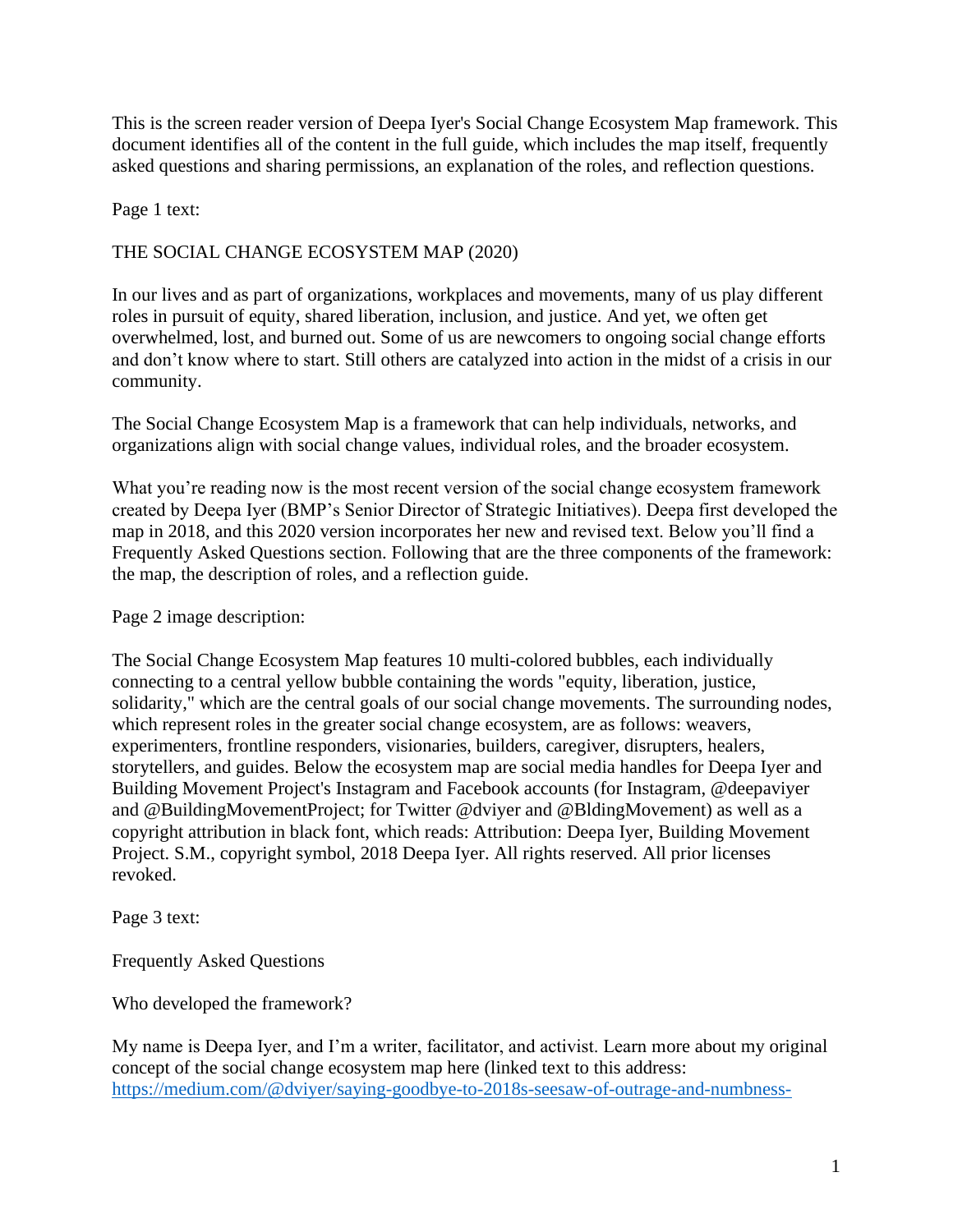[5671aa6768df\)](https://medium.com/@dviyer/saying-goodbye-to-2018s-seesaw-of-outrage-and-numbness-5671aa6768df). As I utilized the framework with others, it began to evolve; see more about that here (linked text to this address: [https://medium.com/@dviyer/my-role-in-a-social-change](https://medium.com/@dviyer/my-role-in-a-social-change-ecosystem-a-mid-year-check-in-1d852589cdb1)[ecosystem-a-mid-year-check-in-1d852589cdb1\)](https://medium.com/@dviyer/my-role-in-a-social-change-ecosystem-a-mid-year-check-in-1d852589cdb1). You're working with the most current version of the framework.

What are the components of the framework?

The map, the description of the roles, and the reflection guide can all be found in this document. If you'd like to access individual components, you can find them here (linked text to this address: [https://buildingmovement.org/our-work/movement-building/social-change-ecosystem](https://buildingmovement.org/our-work/movement-building/social-change-ecosystem-map/)[map/\)](https://buildingmovement.org/our-work/movement-building/social-change-ecosystem-map/).

How do I use this framework?

It's a three-step process: (1) identify your values and cause in the middle circle; (2) map your roles and those played by your ecosystem; and (3) reflect, observe, and plan.

Who can use this framework?

Anyone. Individuals can use it to reflect, assess, and plan. Organizations can use it at staff and board retreats, team-building meetings, orientations, and strategy sessions. Workplaces can use it to assess their effectiveness. Coalitions and networks can use it to clarify different lanes. People new to equity and inclusion issues can use it to identify how to begin. Those of us who have been doing social change work for some time can use it when we feel fatigued or overwhelmed.

When should this framework be used?

As an individual, you can use it when you need a re-set, when you feel stuck, burned out or confused, or when you don't know how to begin. I use it often when there is a community crisis and don't know how to respond. For example, people have been using the framework to figure out their roles during COVID-19, in the struggle for Black liberation, and for post-election response.

Page 4 text:

Frequently Asked Questions continued.

What are the permissions and restrictions on using this framework?

This framework is for individual and public use - with boundaries. Due to creative and commercial infringements that occurred in 2020, I have placed new parameters on the use of the map. As of October 2020, all previous licenses are revoked. Please read the permissions and restrictions below and if you have any questions or doubts, please email me (diyer@buildingmovement.org). Please do not send direct messages on Twitter or Instagram; email is the most effective route.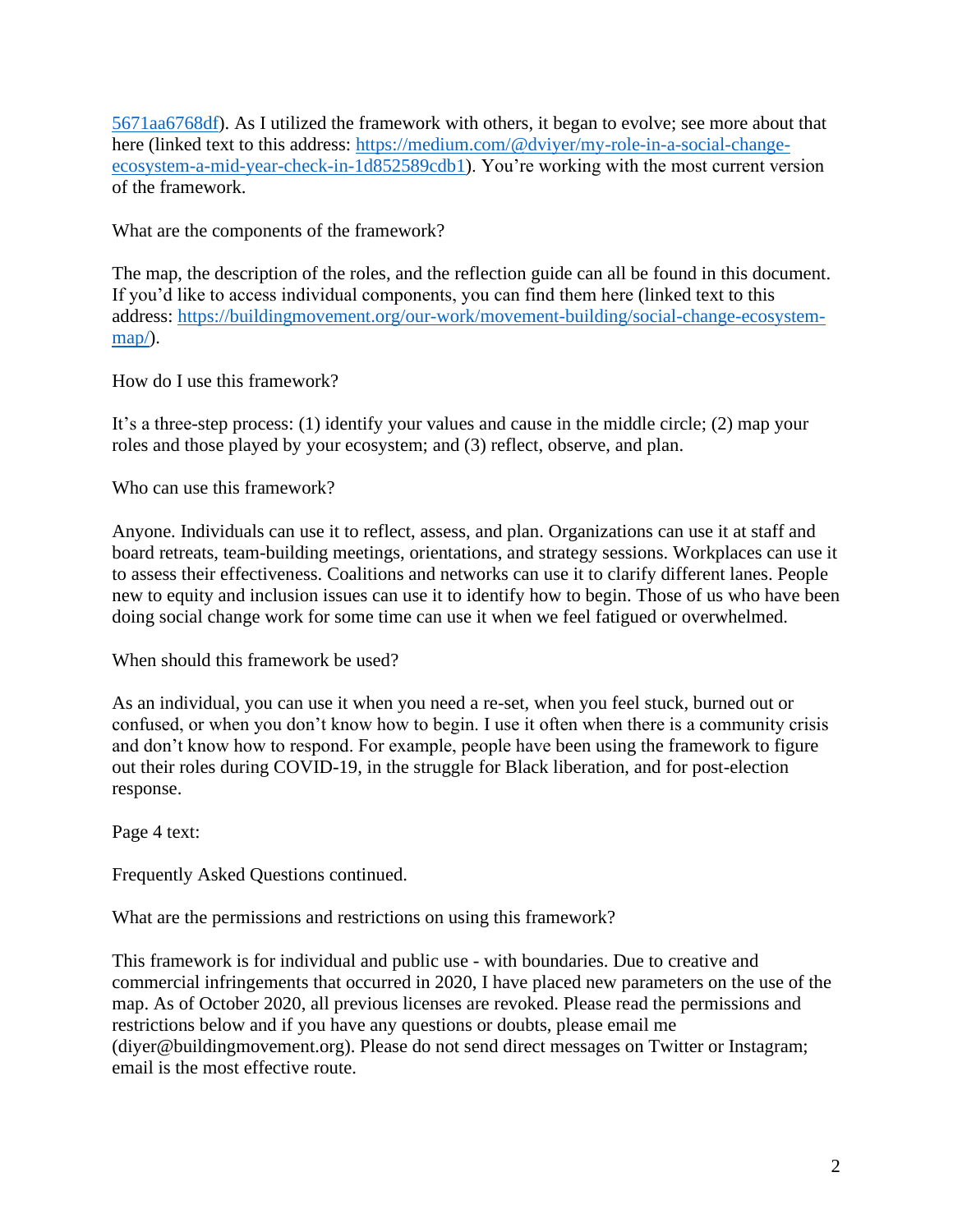This is Permitted:

Checkmark: You can use the map, framework and the guide individually and internally within your organization, workplace, faith group, board, or campus/school for meetings, retreats, orientations, check-ins, evaluations, workshops, classes, self-discovery/group discovery sessions, leadership mapping and more, with the following attribution: Deepa Iyer, Building Movement Project. SM, © 2020 Deepa Iyer. All rights reserved. All prior licenses revoked.

Checkmark: You can share, post, and repost the map online on your social media platforms and within emails, newsletters, internal communications and as part of a list of resources as long as you include the full and original image of the map, the original link and the following attribution: Deepa Iyer, Building Movement Project. SM, © 2020 Deepa Iyer. All rights reserved. All prior licenses revoked.

This is Not Permitted:

X-mark: No adaptations or remixes. This includes but is not limited to changing the colors, the text or the roles, adding artwork or new elements, or visually reorganizing the roles. NOTE: I'm open to the possibility of collaborating with all you visionaries and storytellers if we can come to an explicit agreement before you alter and create. Please contact me via email.

X-mark: No public-facing workshops. Please contact me first to discuss/partner.

X-mark: No commercial use is permitted. The map or any derivations of its content can never be used to accrue money for yourself or your organization, ie., charging people or asking for donations in a session that includes the map or framework; or making and selling products based on or including the map or framework.

Page 5 image description:

The Social Change Ecosystem Map features 10 multi-colored bubbles, each individually connecting to a central yellow bubble containing the words "equity, liberation, justice, solidarity," which are the central goals of our social change movements. The surrounding nodes, which represent roles in the greater social change ecosystem, are as follows: weavers, experimenters, frontline responders, visionaries, builders, caregiver, disrupters, healers, storytellers, and guides. Below the ecosystem map are social media handles for Deepa Iyer and Building Movement Project's Instagram and Facebook accounts (for Instagram, @deepaviyer and @BuildingMovementProject; for Twitter @dviyer and @BldingMovement) as well as a copyright attribution in black font, which reads: Attribution: Deepa Iyer, Building Movement Project. S.M., copyright symbol, 2018 Deepa Iyer. All rights reserved. All prior licenses revoked.

Page 6 text:

Characteristics of the Roles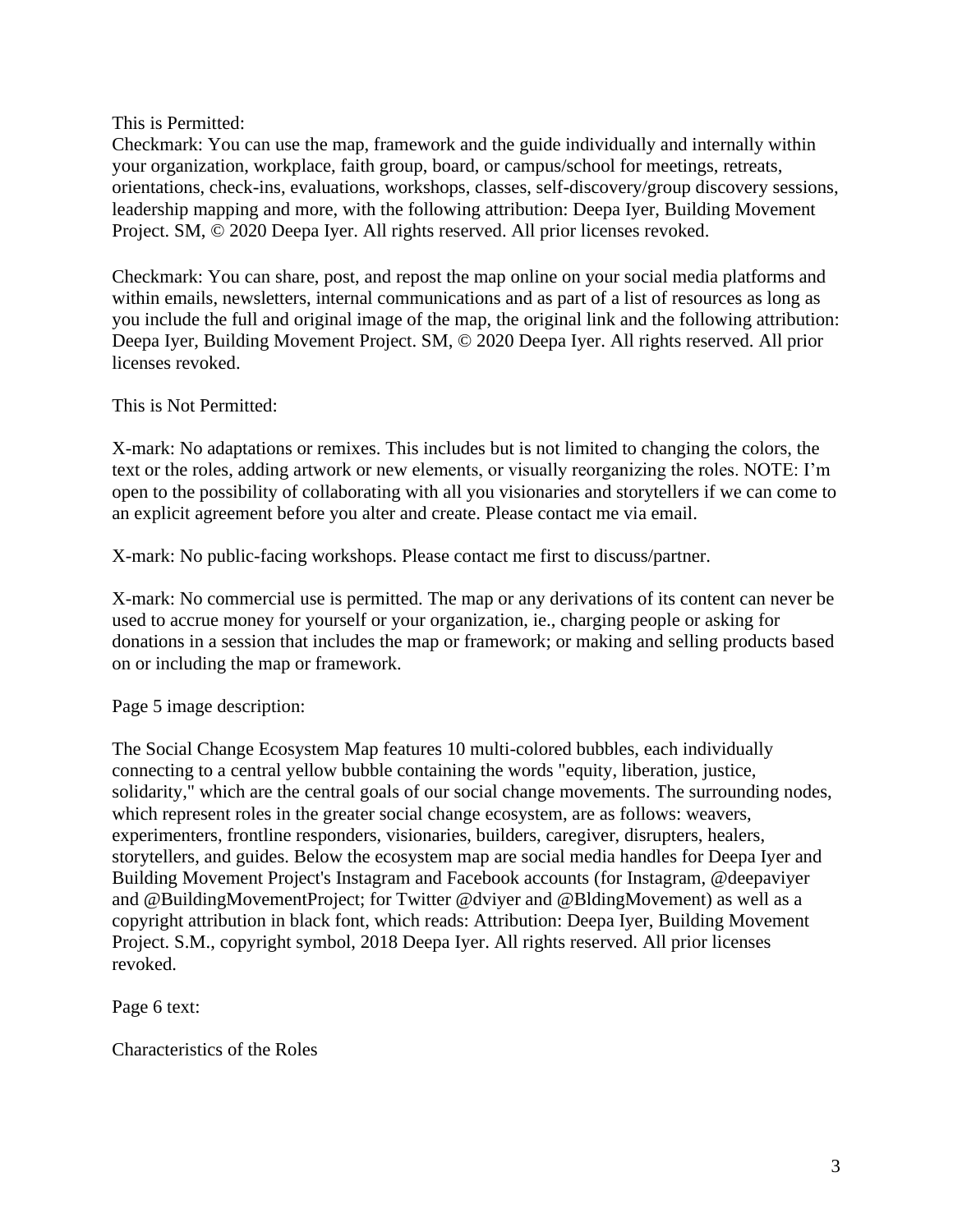Weavers: I see the through-lines of connectivity between people, places, organizations, ideas, and movements.

Experimenters: I innovate, pioneer, and invent. I take risks and course-correct as needed.

Frontline Responders: I address community crises by marshaling and organizing resources, networks, and messages.

Visionaries: I imagine and generate our boldest possibilities, hopes and dreams, and remind us of our direction.

Builders: I develop, organize, and implement ideas, practices, people, and resources in service of a collective vision.

Caregivers: I nurture and nourish the people around me by creating and sustaining a community of care, joy, and connection.

Disruptors: I take uncomfortable and risky actions to shake up the status quo, to raise awareness, and to build power.

Healers: I recognize and tend to the generational and current traumas caused by oppressive systems, institutions, policies, and practices.

Storytellers: I craft and share our community stories, cultures, experiences, histories, and possibilities through art, music, media, and movement.

Guides: I teach, counsel, and advise, using my gifts of well-earned discernment and wisdom.

Page 7 text:

## REFLECTION GUIDE for SOCIAL CHANGE ECOSYSTEM MAP

The Roles

Bullet point: What values call to you? Circle the ones in the middle of the map that connect with you or add more/others. When do you feel most aligned with these values?

Bullet point: What are you seeking to change? Is it a system of power, a mindset or a policy? You can also choose to write in a particular issue, campaign, or crisis that calls to you to take action (i.e. COVID19, solidarity with Black communities, campaign to center immigrants, postelection response).

Bullet point: Locate yourself on the map and put your name inside the circles that you find yourself playing most frequently. Add other circles if needed and label them with roles (not job titles). Recognize that you can be playing multiple roles, and that these roles can even shift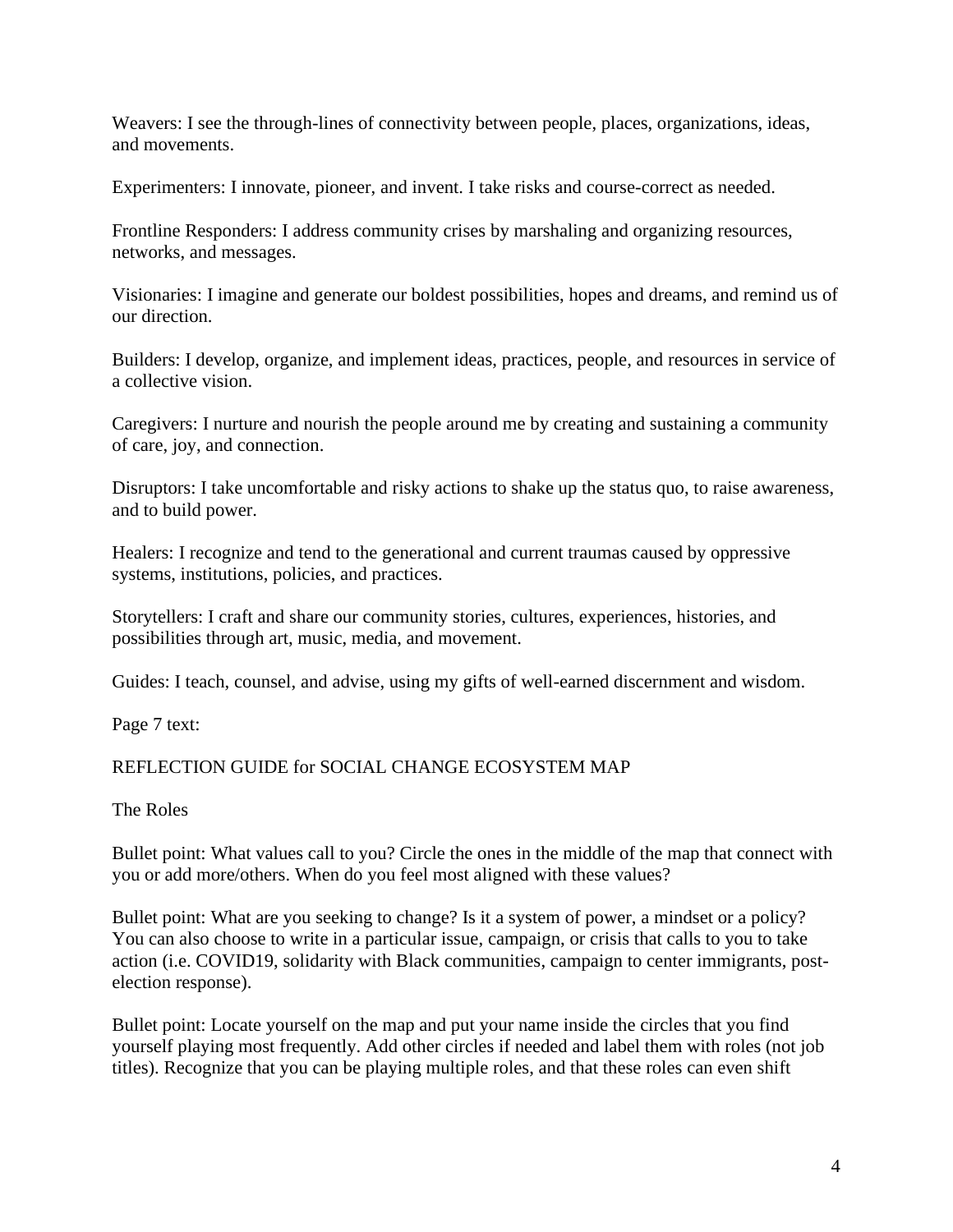depending on the context. Write the roles below and identify their characteristics (check the definitions for ideas)

Page 8 text:

Roles questions continued:

Bullet point: What role(s) do you feel comfortable and natural playing, and why? What role(s) make you come alive, and why? Are there any differences between these two responses for you to explore? Reflect on how your roles embody the values you identified earlier.

Bullet point: What is the impact of playing these roles on you - physically, energetically, emotionally, or spiritually? What/who sustains you?

Bullet point: In your role(s), how often do you vision and dream? What is the effect of repetition and redundancy, or compromise and sacrifice in the roles you play?

Bullet point: How does your role connect to your privilege and power? For example, are there roles where you might be taking too much space (or not enough)?

Page 9 text:

Roles questions continued:

Bullet point: What story emerges about you when you review the map and your reflections?

Bullet point: How could you stretch yourself? Where can you take bolder risks?

Bullet point: Social change can be fulfilling but it can also be draining at times. It's natural to feel burn out and fatigue. People who have been subjected to generations of oppression carry trauma that shows up in behaviors and responses. And, in times of crisis, we can cycle through fogginess, exhaustion, and numbness. All of these responses are natural. We can also learn more about their roots and triggers, and build sustainability plans to tend to ourselves – and each other. Below, reflect on a time when you felt fatigued from social change work. What led to that experience & how did you cope? Knowing what you know now about your roles and your ecosystem, reflect on activities that you can take to sustain yourself through challenging times (ex. setting boundaries, relying on a mentor, asking for help, switching roles, or taking breaks). Then, think about a person in your ecosystem that you can support and check in on regularly.

Page 10 text:

Ecosystems and Connections

Social change cannot happen at an individual level when we work in silos. It happens when we are connected to others. Our bodies, nature, and organizations all comprise of ecosystems. As Grace Lee Boggs (link to this address: [https://www.boggsschool.org/\)](https://www.boggsschool.org/) reminds us: "We never